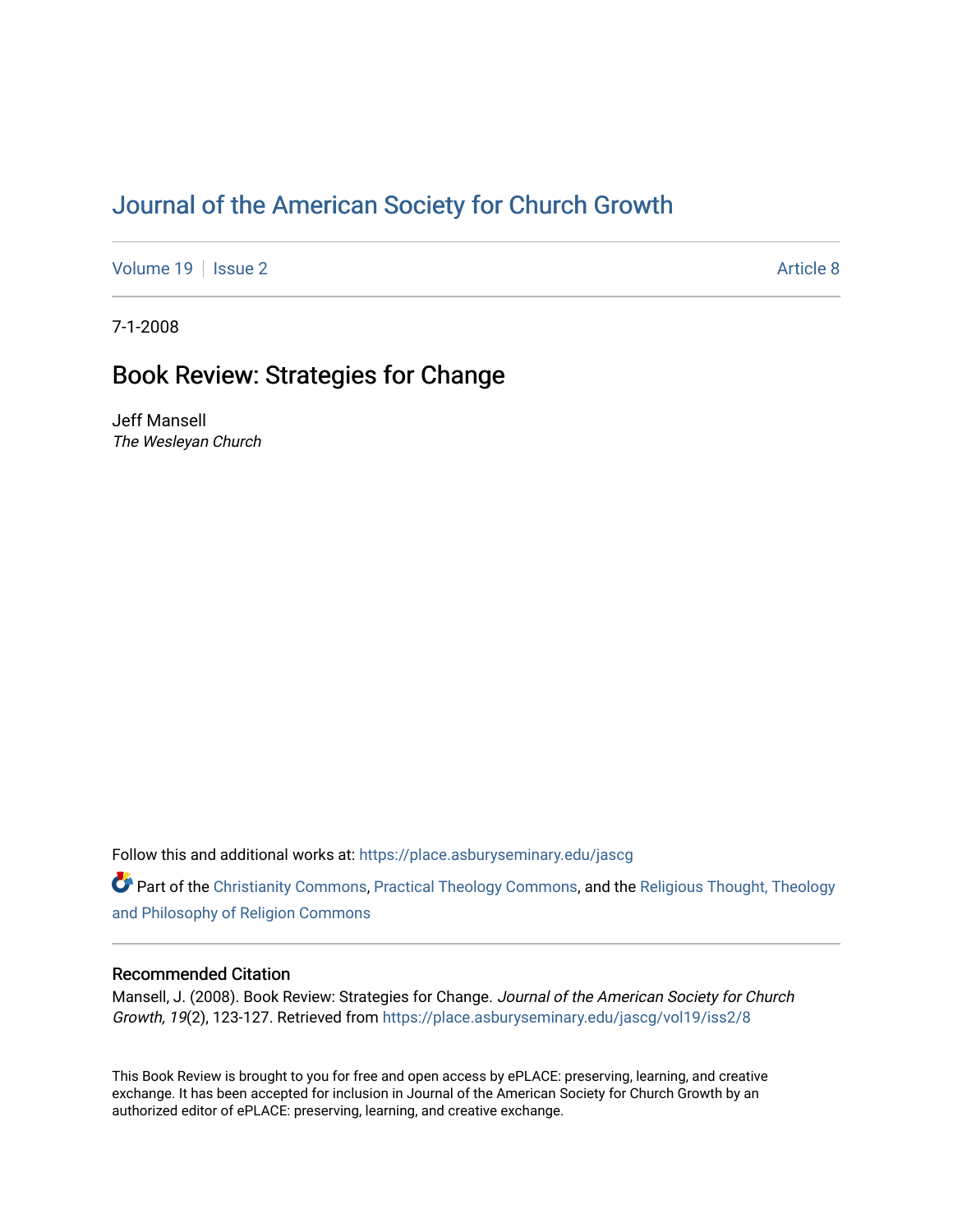#### **Strategies for Change**

#### **Reviewed by Jeff Mansell**

*Schaller, Lyle. Strategies for Change. Nashville, TN: Abingdon Press, 1993. 127pp. \$15.00.*

Helping church leaders achieve success in effecting planned change is the goal of *Strategies for Change*. The author, a veteran student of the church and organizational structure, brings decades of local church consultation experience to print providing a primer on obstacles to effective change and a tested blueprint for overcoming them. A thorough study of the text will leave the reader overwhelmed by the complexity of the task yet encouraged by the guidance of the author.

The author, Lyle Schaller, is known as the dean of church consultants and has been voted the most influential Protestant church leader in North America by 43% of respondents in a 1998-9 national poll. He is a prolific writer, having published more than 55 books with Abingdon Press, and has edited numerous others. Schaller is a graduate of the University of Wisconsin and a 1957 alumnus of Garrett-Evangelical Theological Seminary. A former City Planner and assistant to the mayor in Madison, Wisconsin, he is now an ordained minister in the United Methodist Church. He is also an associate with the Yokefellows Institute, an organization that serves congregations through programs of education, consultation and research.

*Strategies for Change* is the fourth in a five book series written by Schaller on the subject of planned changed. Tapping his vast reservoir of experiential knowledge, Schaller guides the reader through the intricacies of accomplishing successful change in an array of contexts. Teaching points intertwined with case studies effectively tell the story of congregational life, its aversion to change and the steps needed to alter its course.

Schaller begins by dividing churches into two distinct

Journal of the American Society for Church Growth, Summer 2008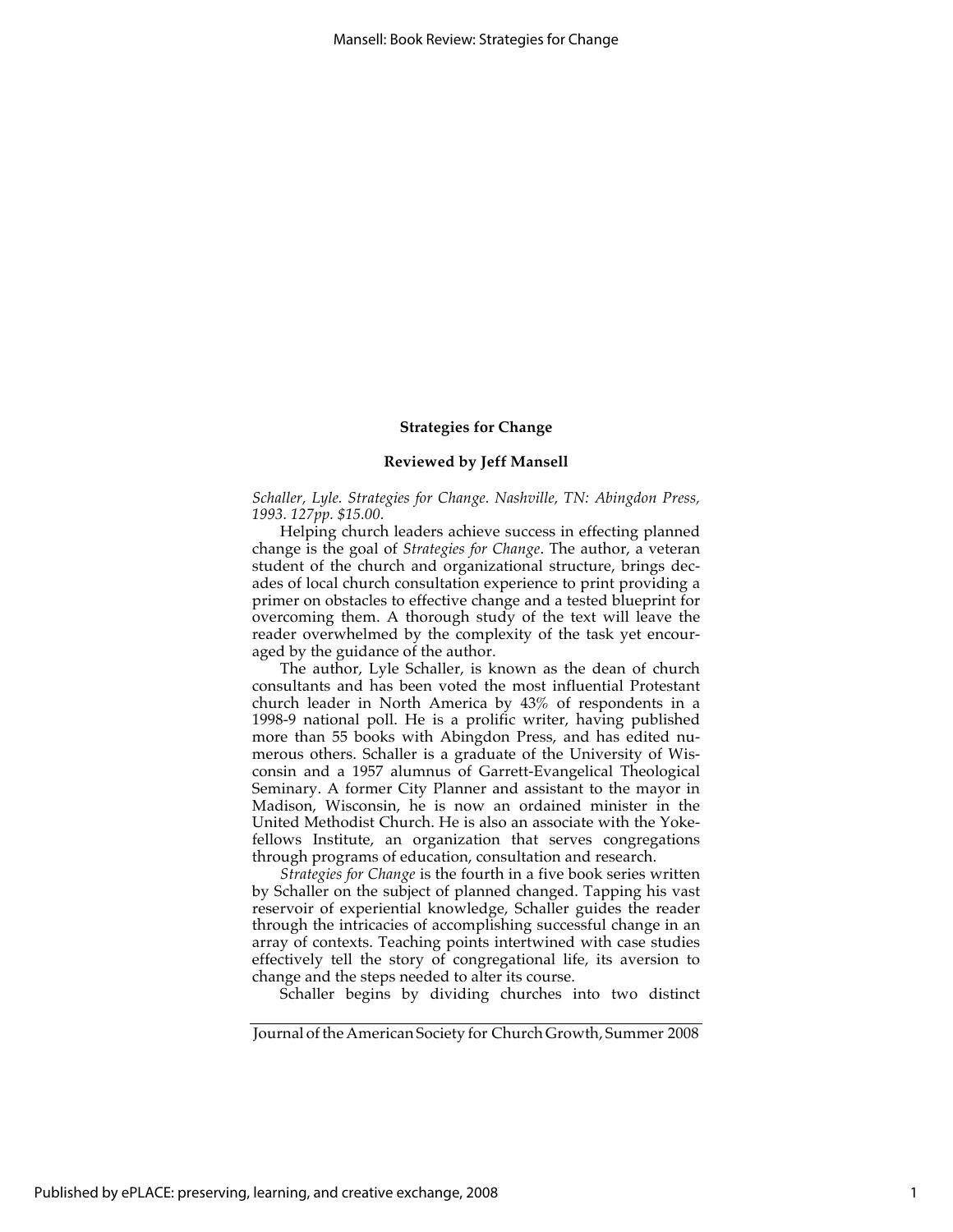camps: covenant communities and voluntary associations. Accomplishing change is vastly different between them, covenant communities experiencing greater fluidity and less tension during transitions. In either church the climate for change must be assessed and factored into the plan. In some instances, a proposed change must be postponed in deference to healing a dysfunctional congregation.

Strategies for change must also consider the personality and gifts of the leader. Three pastoral leader-types are identified: the founding pastor who birthed the congregation and is typically looked upon as a "benevolent dictator"; the charismatic, highly personable leader who is a skillful student of people and possessor of persuasive powers; and the faithful plodder who is noted for their trustworthiness, competence and character. Knowing who you are is essential in estimating the difficulty and time involved in accomplishing change and the amount of support needed from others.

The book outlines sequences for introducing change, provides check lists to insure that all details have been addressed and through the use of case studies describes the potential scene that might be played out as the change is introduced. Reader beware: Schaller's lists become tedious at times and far too exhaustive in his attempt to identify every possible thought associated with the subject at hand. Further, the reader must take a leap of faith in trusting the many undocumented statistics and ratios that are used. Schaller's reputation for truth-telling, however, provides a high degree of authentication for these facts. The reader will be better served by discovering the principle implied in the statistic rather than accept them all as literal facts.

What is undisputable is the enormity of the need for the nearly 80% of North American churches that are either statistically plateaued or in decline to re-engage their community. "The number one issue facing Christian organizations in North America today is...The need to initiate and implement planned change from with an organization (10)". Schaller attributes some of this decline to the apathy, or worse, complacency, that infects many congregations (36-38). Fault is also laid at the feet of the leader who abdicates his role as an agent of change serving in the midst of passive congregants.

Schaller would indicate that the majority of congregations today are "voluntary associations." These congregations possess an historical record, long-term friendships, institutional loyalties, affection for former pastors and a powerful past-orientation (19). They are more supportive of perpetuating the status quo than initiating change (20). It is unlikely that proposals for substantive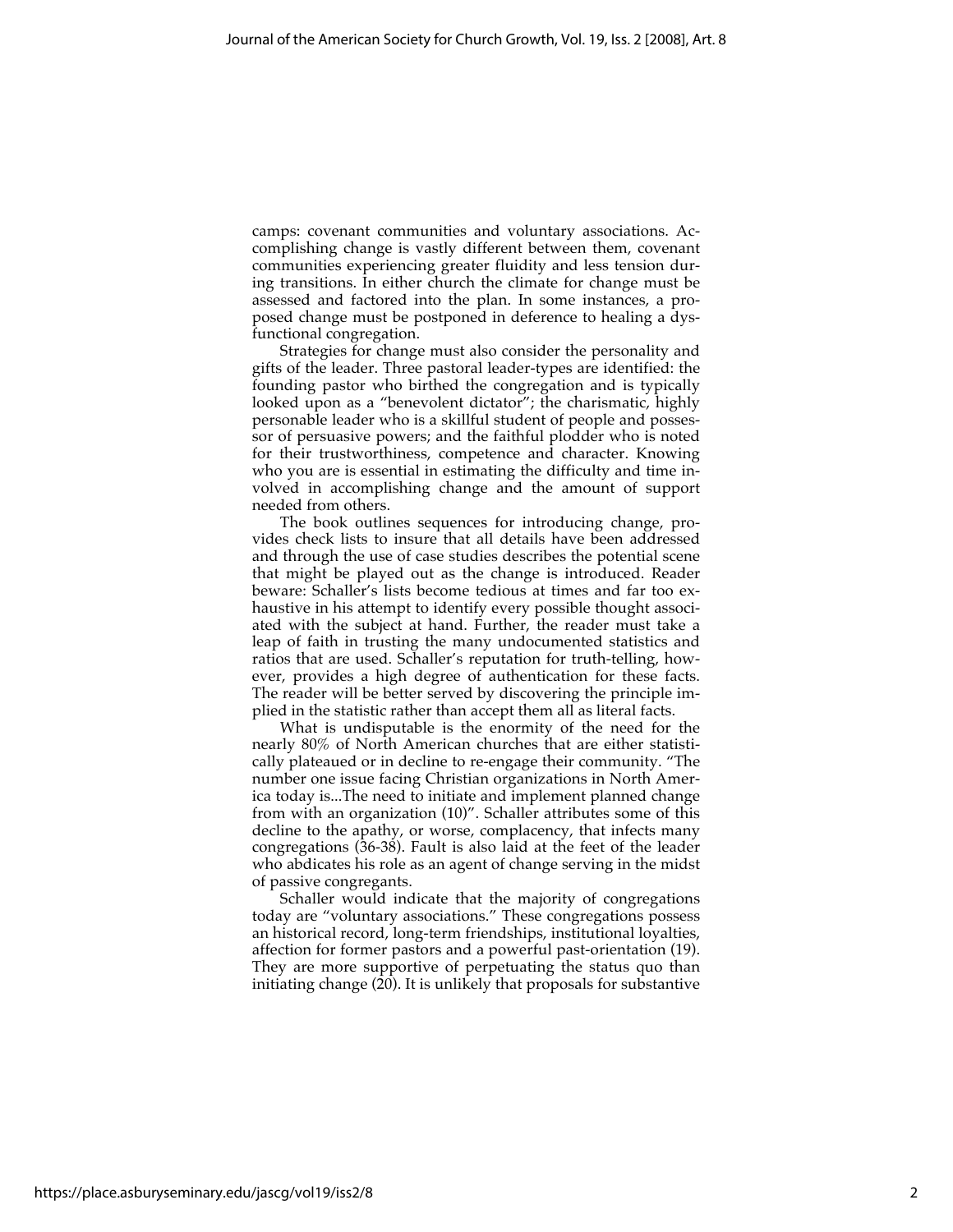| <b>Strategies for Change</b> | 125 |
|------------------------------|-----|
|                              |     |

or radical change, level 2 or level 3 respectively, will be introduced or easily embraced by its membership. That may be as simple an explanation for the declining situation they are in as any.

Leaders who find themselves in complacent voluntary associations are urged to be agents of change. I believe Schaller is perhaps too optimistic when he suggests that the pastoral leader will always win out over the lay member when change is introduced (32). A firmly entrenched, lay, benevolent dictator in a small congregation is a formidable foe in fighting back the attempts of change by a skillful pastor typically forcing the pastor to accept compromises or indefinite postponements. The pastor who is willing to accept the challenge should know three things: 1) it isn't be easy; 2) patience and perseverance are valuable qualities; and 3) the environment for change must be improved to a more optimal level (43).

Though Schaller is a United Methodist minister and by his admission is on the authoritarian end of the Authority Continuum of congregational life, he is very knowledgeable about lay led congregations at the other end of the continuum and those that fall in the middle. He is occasionally guilty of speaking directly to his Methodist colleagues (24, 64), identifying issues that are germane to their denomination. These brief glimpses into the United Methodist Church, however, allow the reader to view another branch of the Christian church family and draw assessments concerning their own.

The methodical and analytical approach to understanding the church and the process of institutional change has to be attributed to Schaller's background as a City Planner. It is further postulated that Schaller's undergraduate work is in the field of engineering or political science, disciplines given to extreme detail and painstaking analysis. This background influences his writing style which is characterized by the many lists contained in the book and their logical progression of thought. Schaller stops short, however, of suggesting that all problems can be solved by carefully following the enclosed directions. He even suggests that some situations are beyond remedy (48). I am especially impressed that this pseudo-scientist also sees the work of ministry as an art form that draws upon the interpersonal skills of the leader as well as the application of carefully researched methods.

Potentially boring in its composition, Schaller is able to add energy to his instruction by use of case studies. The absence of disclaimers creates the question as to whether these studies are from some of the thousands of church consultations he has con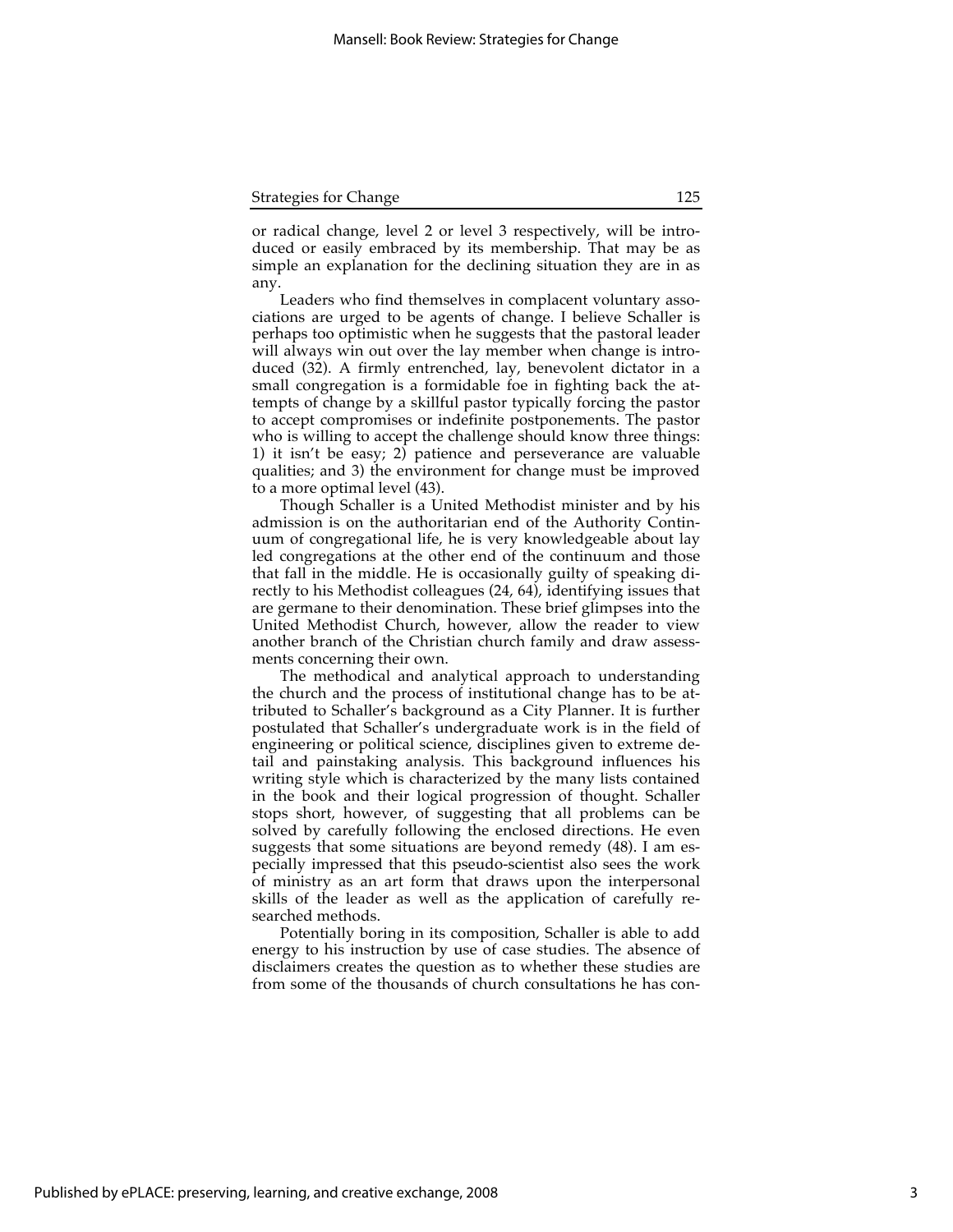126 Reviewed by Jeff Mansell

ducted or merely fictional representations of situations he has encountered. Either way they create interesting interludes in what can be otherwise laborious reading.

The vast consulting background that Schaller possesses is a strength of the book. He does not write as a theorist, rather as one who has been in the trenches with pastors from a vast background of denominations, congregational sizes and issues, theological distinctions, and demographic peculiarities. His writing possesses the authority of a person who has carefully studied the subject and whose conclusions have been widely published for public scrutiny. The scrutiny and subsequent defending or reassessment of his positions has served to further refine and validate his statements on the church.

Personally I found the book beneficial at many points. As a judicatory leader who is often called upon to diffuse tensions caused by the absence of a strategy for change it provides insights for understanding the dilemma at hand as well as excellent teaching material to be used in coaching and training the pastors under my supervision. The book flirted occasionally with comments regarding denominational leaders such as their reaction to statistical reports indicating institutional decline (41). I was challenged by his observation that the top priority for outside resource persons, like myself, is not to share our wisdom. "The first priority is to win the trust and confidence of the insiders"(70). Only then will they be heard as a person who is truly interested in the health of that local congregation and not just the survival of the denominational institution.

This book, however, is purposefully written to address the broader base of local church leaders, the dynamics of the local church in transition and how to effectively bring about change. He states that "the distinctive focus of this volume is on the institutional context and climate for change and sources of the authority required to initiate change" $(11)$ . That being the purpose of the book I would conclude that Schaller has been successful.

This book is a valuable resource for every local church leader, but especially the multitude of local church pastors who inherit an established congregation. Careful study and application of the principles taught in this book, wed with the diligent assessment of their new congregation and community will increase the potential of fruit-bearing ministry that captures the heart of their people and results in the salvation of many from the unbelieving community. It will also spare the heartache of many well-intentioned, but lesser equipped pastors who desire to minister well but are not endowed with the natural leadership